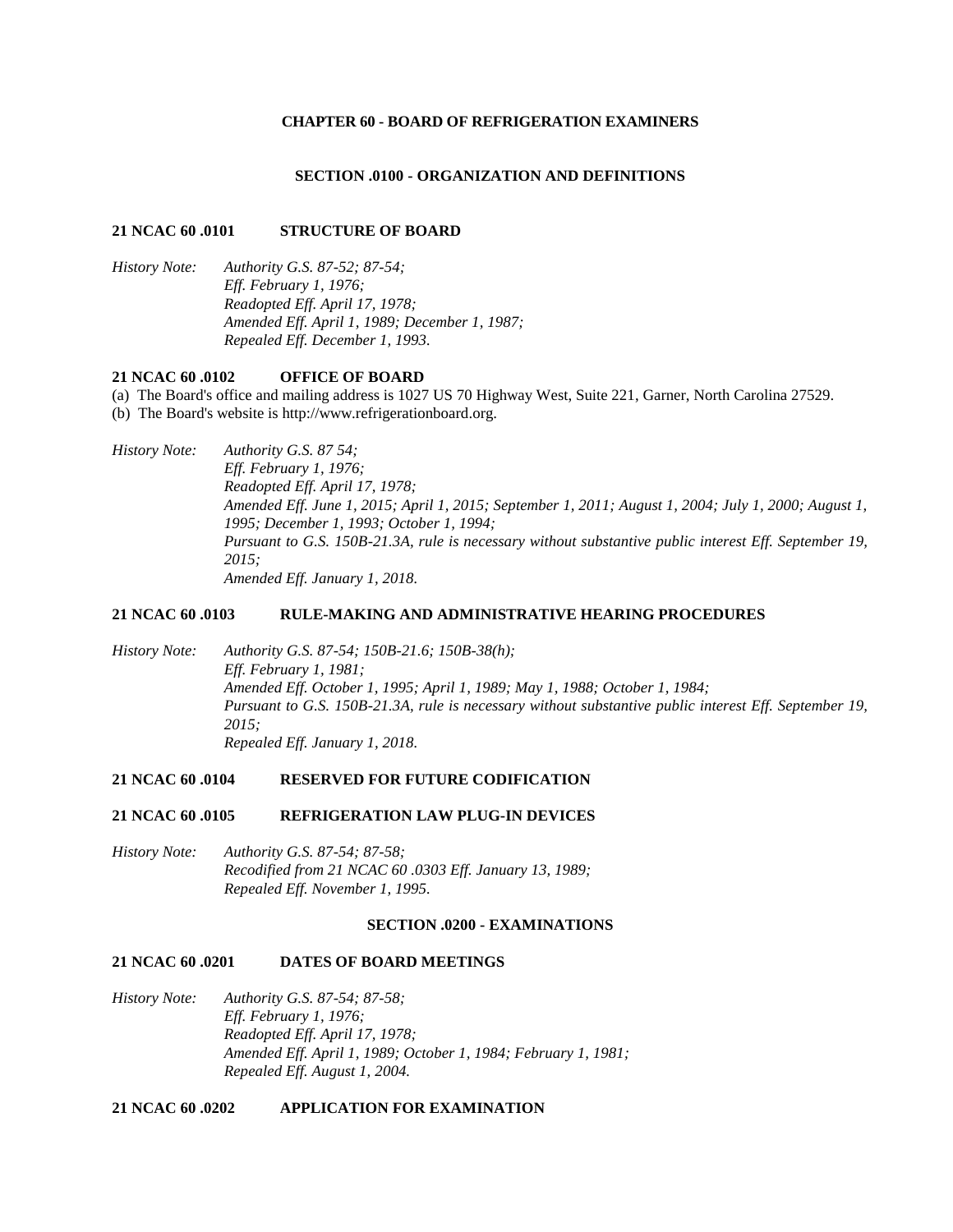### **21 NCAC 60 .0203 FORM**

*History Note: Authority G.S. 87-54; 87-64; 150A-11(1); Eff. February 1, 1976; Readopted Eff. April 17, 1978; Amended Eff. February 1, 1981; Repealed Eff. October 1, 1984.*

## **21 NCAC 60 .0204 SCORING EXAMINATIONS**

*History Note: Authority G.S. 87-54; 87-58; Eff. February 1, 1976; Readopted Eff. April 17, 1978; Amended Eff. April 1, 1997; August 1, 1995; October 1, 1984; Repealed Eff. August 1, 2004.*

## **21 NCAC 60 .0205 RENEWAL AND REINSTATEMENT FEES**

*History Note: Authority G.S. 87-54; 87-64; Eff. October 1, 1984; Repealed Eff. May 1, 1988.*

## **21 NCAC 60 .0206 EXAMINATION APPLICATION DULY FILED**

*History Note: Authority G.S. 87-54; 87-58; Eff. October 1, 1984; Repealed Eff. January 1, 2018*

# **21 NCAC 60 .0207 REQUIREMENTS FOR EXAMINATION APPLICANTS**

(a) Applicants requesting to take a refrigeration examination in accordance with Rule .0213 of this Chapter shall:

- (1) Obtain 4,000 hours of refrigeration experience relevant to the classification of licensure desired prior to filing the application. Up to one-half of the experience may be in technical training related to the field of refrigeration contracting; and
- (2) File with the Board an application on a form provided by the Board together with the non-refundable examination fee as set forth in Rule .0209 of this Section. The form may be obtained on the Board's website (www.refrigerationboard.org) or by requesting a copy from the Board office. The application shall require the following:
	- (A) The Social Security Number of the applicant;
	- (B) The applicant's contact information;
	- (C) The name of the business under which licensee will be operating, if any;
	- (D) The license classification desired;
	- (E) Information indication whether the applicant has any disciplinary history with any other occupational licensing board or agency;
	- (F) Record of refrigeration experience and education; and
	- (G) Supervisor(s) statement verifying experience.

(b) Applicants who pass the examination shall receive a certificate issued by the Board bearing his or her license number. The license shall not be assigned or transferred to another individual.

(c) An individual holding a valid transport or service contractor refrigeration license shall be eligible to sit for the commercial refrigeration examination upon filing with the Board an application as required in Paragraph (a) of this Rule.

(d) An applicant may be licensed in more than one classification of refrigerating contracting provided the applicant meets the qualifications for the classifications as set forth in this Rule, including passing the examinations for the classifications desired.

*History Note: Authority G.S. 93B-14; 87-54; 87-58; Eff. October 1, 1984;*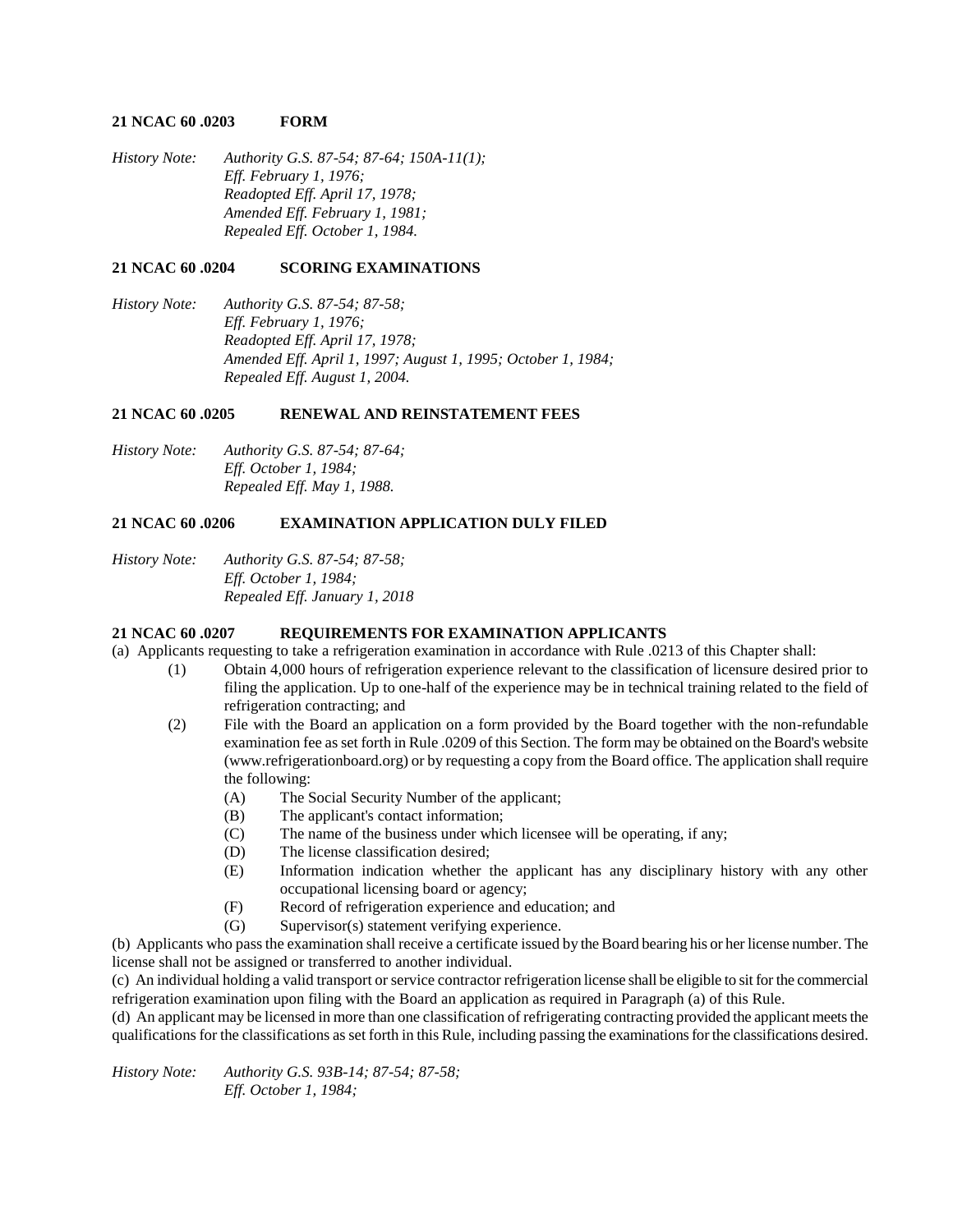*Amended Eff. August 1, 2004, July 1, 2000; April 1, 1997; December 1, 1993; April 1, 1989; September 1, 1988; Pursuant to G.S. 150B-21.3A, rule is necessary without substantive public interest Eff. September 19, 2015; Amended Eff. January 1, 2018.*

# **21 NCAC 60 .0208 EXAMINATION REVIEW**

An applicant who fails an examination or any portion of the examination shall have the opportunity to review any incorrect answers immediately following the examination.

*History Note: Authority G.S. 87-54; 87-58(d); 93B-8(c); Eff. May 1, 1988; Amended Eff. August 1, 2004; Pursuant to G.S. 150B-21.3A, rule is necessary without substantive public interest Eff. September 19, 2015.*

# **21 NCAC 60 .0209 FEES**

Fees shall be set as follows:

- (1) Examination application -- \$100.00;
- (2) License renewal -- \$80.00; and
- (3) License reinstatement -- \$120.00.

*History Note: Authority G.S. 54; 87-58(d); 87-64; Eff. May 1, 1989; Pursuant to G.S. 150B-21.3A, rule is necessary without substantive public interest Eff. September 19, 2015; Amended Eff. January 1, 2018.*

# **21 NCAC 60 .0210 SPECIAL EXAMINATION**

*History Note: Authority G.S. 87-54; 87-58(d); 93B-8(c); Eff. December 1, 1993; Repealed Eff. August 1, 2004.*

## **21 NCAC 60 .0211 CERT REQUIREMENTS OF EPA: ISSUANCE OF CERT LICENSES BY BOARD**

(a) All licensed refrigeration contractors and technicians as defined in 40 CFR 82.161 who handle refrigerants as stated in the Act and regulations must be certified by an EPA-Approved Technician's Certification Program effective November 14, 1994. (b) The State Board of Refrigeration Examiners shall issue a license or certification to contractors and technicians who can document successful completion of an EPA-Approved Course and Examination.

*History Note: Authority G.S. 87-52; 87-54; 87-58; 42 U.S.C. 7671g(a); 40 C.F.R. 82.161; Eff. February 1, 1994; Pursuant to G.S. 150B-21.3A, rule is necessary without substantive public interest Eff. September 19, 2015.*

# **21 NCAC 60 .0212 QUALIFYING EXAMINATIONS**

*History Note: Authority G.S. 87-54; 87-58; Eff. August 1, 2004; Pursuant to G.S. 150B-21.3A, rule is necessary without substantive public interest Eff. September 19, 2015; Repealed Eff. January 1, 2018.*

**21 NCAC 60 .0213 EXAMINATIONS**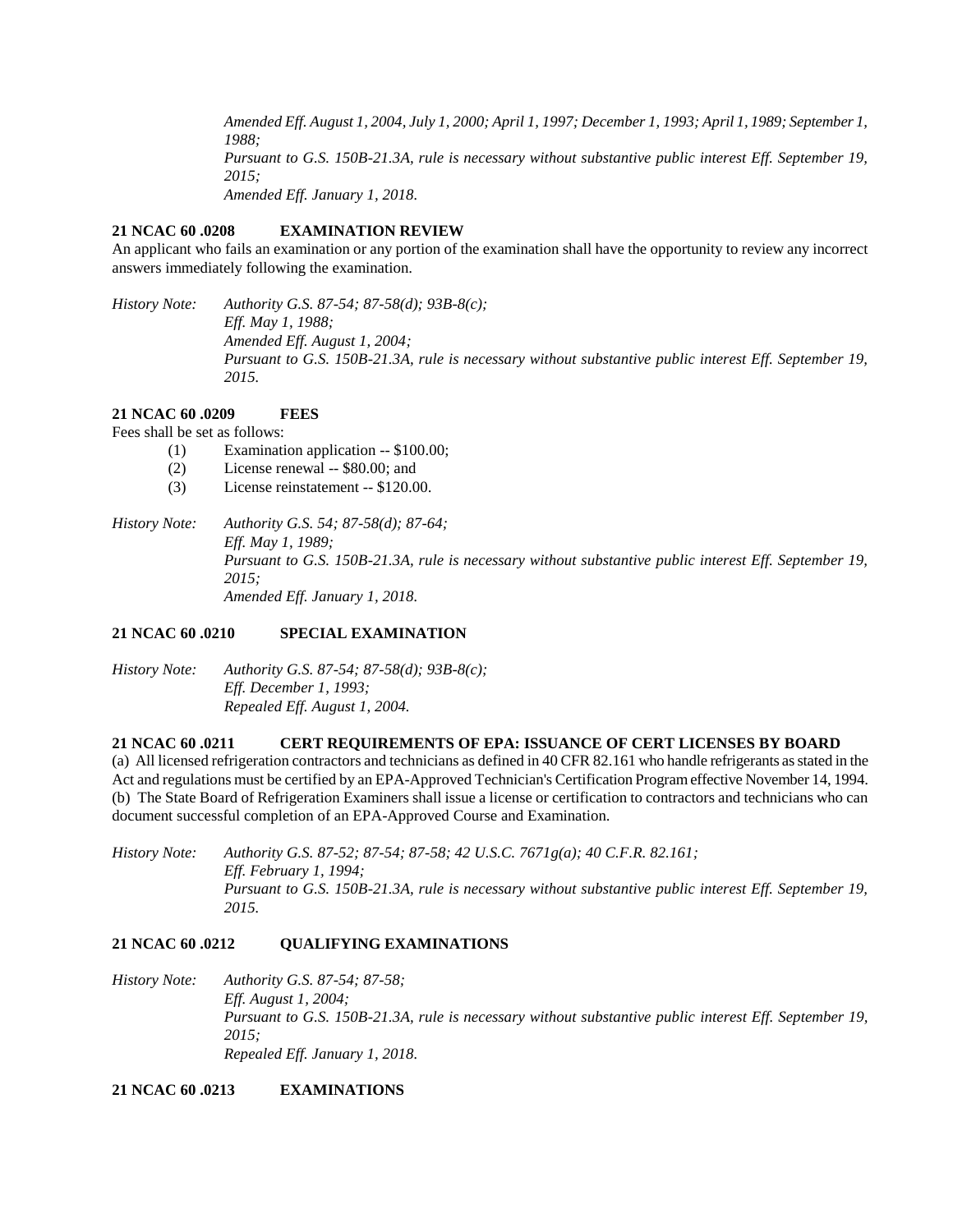(a) Upon approval to take an examination in accordance with Rule .0207 of this Chapter, the Board shall schedule and notify the approved applicant of the date, time, and place of the examination.

- (b) Refrigeration Contractors Examinations shall be divided as follows:
	- (1) Commercial and Industrial shall be divided into four parts; and
	- (2) Service and Transport refrigeration shall be divided into three parts.
- (c) All examinations shall be written or computer based.

(d) In order to pass the examination, an applicant shall obtain a grade of at least 70 percent of each part. An applicant shall pass all parts of the examination within the same one year period and within no more than three consecutive attempts. Each time an applicant takes the examination, the applicant shall take all parts for which he or she does not have passing grades. If the applicant fails to pass all parts within one year or within three consecutive attempts (whichever period is shorter), any passing grades for individual parts shall no longer be valid and the applicant shall retake all parts of the examination.

(e) An applicant who fails an examination must wait a period of five business days from the date he or she last failed an examination before he or she will be eligible to take another examination.

(f) Each applicant who fails an examination shall be notified of his or her scores and the parts of the examination he or she failed.

(g) An applicant who fails to appear at a scheduled examination shall have the no show count toward the three attempts described in Paragraph (d) of this Rule unless notice is given five business days prior to the scheduled examination.

(h) If an applicant files an application for examination that is approved, and takes and fails the examination, his or her verification of refrigeration experience shall be kept and shall be sufficient for taking any future examination, provided he or she files another application accompanied by the required fee as set forth in these Rules.

*History Note: Authority G.S. 87-54; 87-58; Eff. August 1, 2004; Pursuant to G.S. 150B-21.3A, rule is necessary without substantive public interest Eff. September 19, 2015; Amended Eff. January 1, 2018.*

# **21 NCAC 60 .0214 LICENSURE FOR MILITARY-TRAINED APPLICANT; LICENSURE FOR MILITARY SPOUSE**

(a) Licensure for a military-trained applicant. Upon receipt of a request for licensure pursuant to G.S. 93B-15.1 from a military-trained applicant, the Board shall issue a license to the applicant who satisfies the following conditions:

- (1) submits an Application for License to Practice Refrigeration Contracting, as set forth in Rule .0206 of this Section. The application is available on the website at http://www.refrigerationboard.org/applytotakeexam/application;
- (2) submits a license fee in accordance with G.S. 87-64 and Rule .0209 of this Section;
- (3) provides documentation to satisfy conditions set out in G.S. 93B-15.1(a)(1) and (2), as set forth on http://refrigerationboard.org/applytotakeexam/military.html; and
- (4) provides documentation that the applicant has not committed any act in any jurisdiction that would constitute grounds for refusal, suspension, or revocation of a license in North Carolina at the time the act was committed.

(b) Licensure for a military spouse. Upon receipt of a request for licensure pursuant to G.S. 93B-15.1 from a military spouse, the Board shall issue a license to the applicant who satisfies the following conditions:

- (1) submits an Application for License to Practice Refrigeration Contracting, as set forth in Rule .0206 of this Section. The application is available on the website at http://www.refrigerationboard.org/applytotakeexam/application;
- (2) submits a license fee in accordance with G.S. 87-64 and Rule .0209 of this Section;
- (3) submits written documentation demonstrating that the applicant is married to an active member of the U.S. military;
- (4) provides documentation to satisfy conditions set out in G.S. 93B-15.1(b)(1) and (2), as set forth on http://refrigerationboard.org/applytotakeexam/military.html;
- (5) provides documentation that the applicant has not committed any act in any jurisdiction that would constitute grounds for refusal, suspension, or revocation of a license in North Carolina at the time the act was committed; and
- (6) is in good standing and has not been disciplined by the agency that had jurisdiction to issue the license, certification, or permit.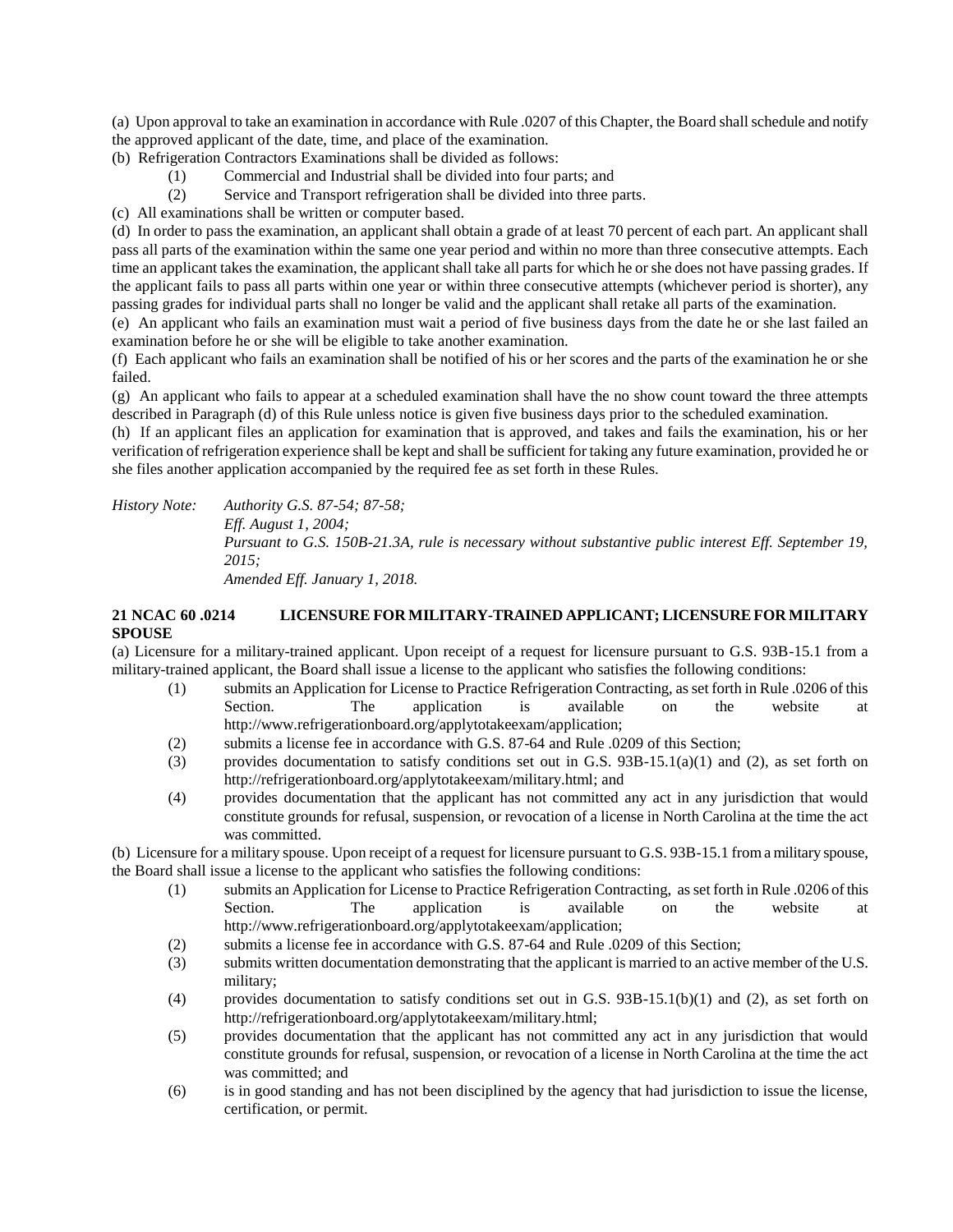*History Note: Authority G.S. 93B-15.1; Eff. February 1, 2015.*

#### **SECTION .0300 - LICENSES AND FEES**

### **21 NCAC 60 .0301 REGISTER OF LICENSEES 21 NCAC 60 .0302 DESCRIPTION OF FORMS**

*History Note: Authority G.S. 87-54; 150B-11(1); Eff. February 1, 1976; Readopted Eff. April 17, 1978; Amended Eff. October 1, 1984; February 1, 1981; Repealed Eff. May 1, 1988.*

#### **21 NCAC 60 .0303 REFRIGERATION LAW PLUG-IN DEVICES**

*History Note: Authority G.S. 87-54; 87-58; Eff. February 1, 1976; Readopted Eff. April 17, 1978; Amended Eff. May 1, 1988; October 1, 1984; Recodified to Rule .0105 Eff. January 13, 1989.*

### **21 NCAC 60 .0304 RENEWALS AND REINSTATEMENTS**

Refrigeration license/reinstatement notices are sent out to all licensees on or about October 31 of each year. On or about January 15, each person who has not applied for the renewal of his license is notified that his license has lapsed and is sent a letter instructing him to apply for the reinstatement of his license. On or about February 1, those lapsed licensees who have not replied to the above letter are sent another letter by certified mail notifying them that their license has lapsed and that it is unlawful to engage further in the business of refrigeration contracting.

*History Note: Authority G.S. 87-54; 87-64; Eff. February 1, 1976; Readopted Eff. April 17, 1978; Amended Eff. April 1, 1989; Pursuant to G.S. 150B-21.3A, rule is necessary without substantive public interest Eff. September 19, 2015.*

#### **21 NCAC 60 .0305 FORM: RENEWAL APPLICATION**

*History Note: Authority G.S. 87-54; 150B-11; Eff. February 1, 1976; Readopted Eff. April 17, 1978; Repealed Eff. May 1, 1988.*

# **21 NCAC 60 .0306 FORM: REINSTATEMENT APPLICATION 21 NCAC 60 .0307 PROBLEMS AND COMPLIANCE 21 NCAC 60 .0308 REINSTATEMENT AFTER SUSPENSION**

*History Note: Authority G.S. 87-54; 87-59; 87-64; Eff. February 1, 1976; Readopted Eff. April 17, 1978; Repealed Eff. February 1, 1981.*

**21 NCAC 60 .0309 FORM: REINSTATEMENT APPLICATION**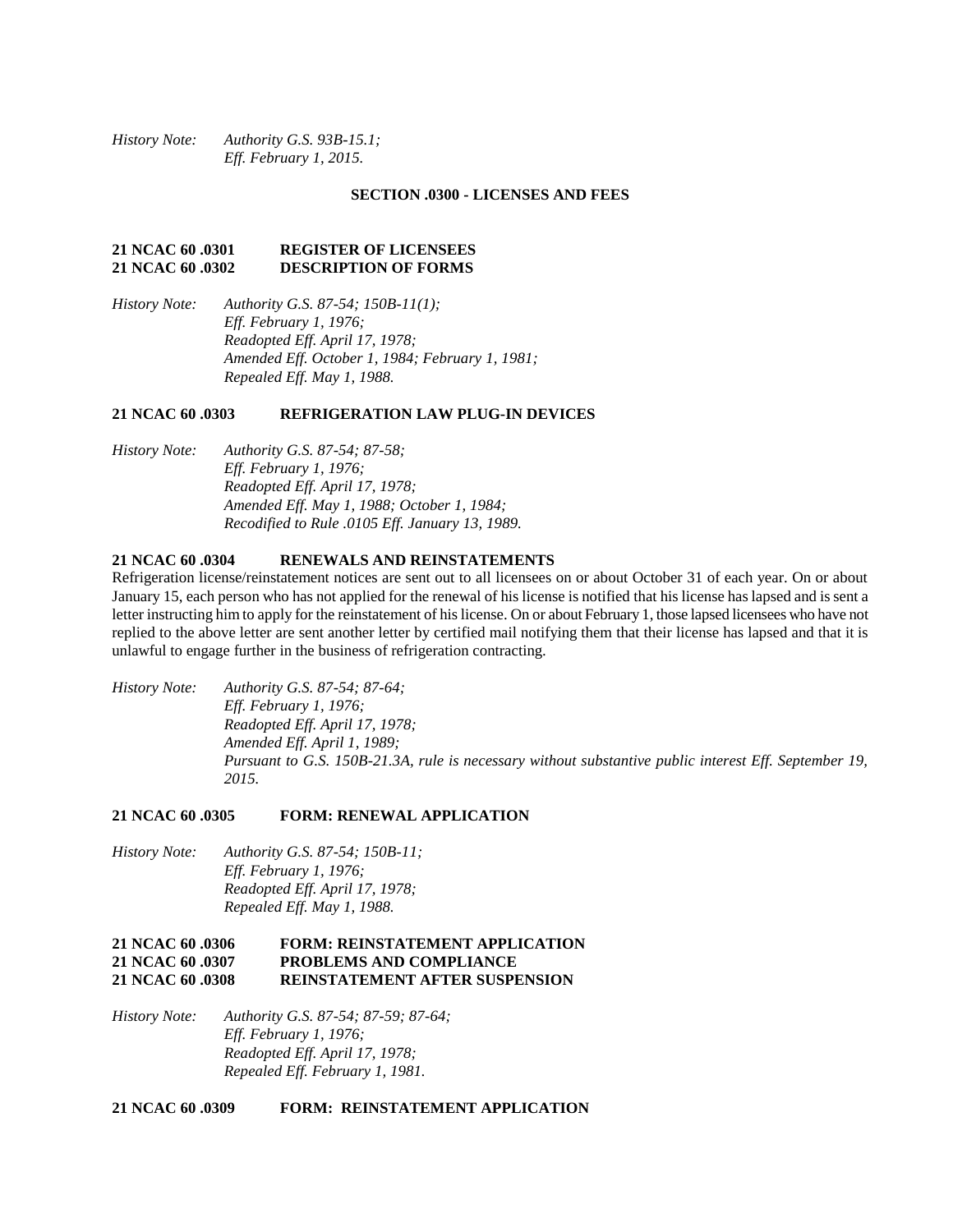*History Note: Authority G.S. 87-54; 87-64; 150B-11(1); Eff. February 1, 1976; Readopted Eff. April 17, 1978; Amended Eff. February 1, 1981; Repealed Eff. May 1, 1988.*

## **21 NCAC 60 .0310 LOST OR DESTROYED CERTIFICATES**

A lost or destroyed refrigeration license certificate may be reissued at no cost for a current year, upon receipt of a written request from the licensee stating the reason for his requesting a new certificate.

*History Note: Authority G.S. 87-54; 87-60; Eff. February 1, 1976; Readopted Eff. April 17, 1978; Pursuant to G.S. 150B-21.3A, rule is necessary without substantive public interest Eff. September 19, 2015.*

# **21 NCAC 60 .0311 PERMITS**

(a) The refrigeration license number of the licensee shall appear on all applications for permits.

(b) A licensee shall assure that a permit is obtained from the local Building Code enforcement official before commencing any installation work for which a license is required by the Board. The licensee shall also assure that a request for final inspection is made within 10 days of subsequent completion of the work for which a license is required, absent agreement with the owner and the local Building Code enforcement official.

(c) A licensee shall obtain permits and allow his number to appear on permits only for work over which he will provide general supervision until the completion of the work, for which he holds the contract and for which he receives all contractual payments.

- (1) General supervision is that degree of supervision which is necessary and sufficient to ensure that the work is performed in a competent manner and with the requisite skill and that the work is done timely, safely and in accordance with applicable codes and rules. General supervision requires that the review of the work be performed in person by the licensee while the work is in progress.
- (2) Each business office for which a licensee is responsible shall be actively and locally supervised by that licensee who shall have primary responsibility and a corresponding amount of time personally involved in the work contracted for or performed by that office.

*History Note: Authority G.S. 87-54; 87-58(g); Eff. May 1, 1988; Amended Eff. August 1, 2004; July 1, 2000; April 1, 1989; Pursuant to G.S. 150B-21.3A, rule is necessary without substantive public interest Eff. September 19, 2015.*

# **21 NCAC 60 .0312 CHANGE OF TRADE NAME**

The trade name under which a license is issued may be changed upon request to and approval by the Board. The last license issued to the licensee must be returned to the Executive Director along with the form provided by the Board.

*History Note: Authority G.S. 87-54; 87-60; Eff. December 1, 1993; Pursuant to G.S. 150B-21.3A, rule is necessary without substantive public interest Eff. September 19, 2015.*

# **21 NCAC 60 .0313 PROCESSING FEE FOR SUBMITTAL OF BAD CHECK**

Any person or firm submitting to the Board a check which is subsequently returned to the Board because of insufficient funds in or no account at a bank will be charged the maximum processing fee allowed by G.S. 25-3-512. Until such time as the payer of such a bad check has made the check good and paid the prescribed processing fee, the payer will not be eligible to take an examination, obtain a license or have a license renewed.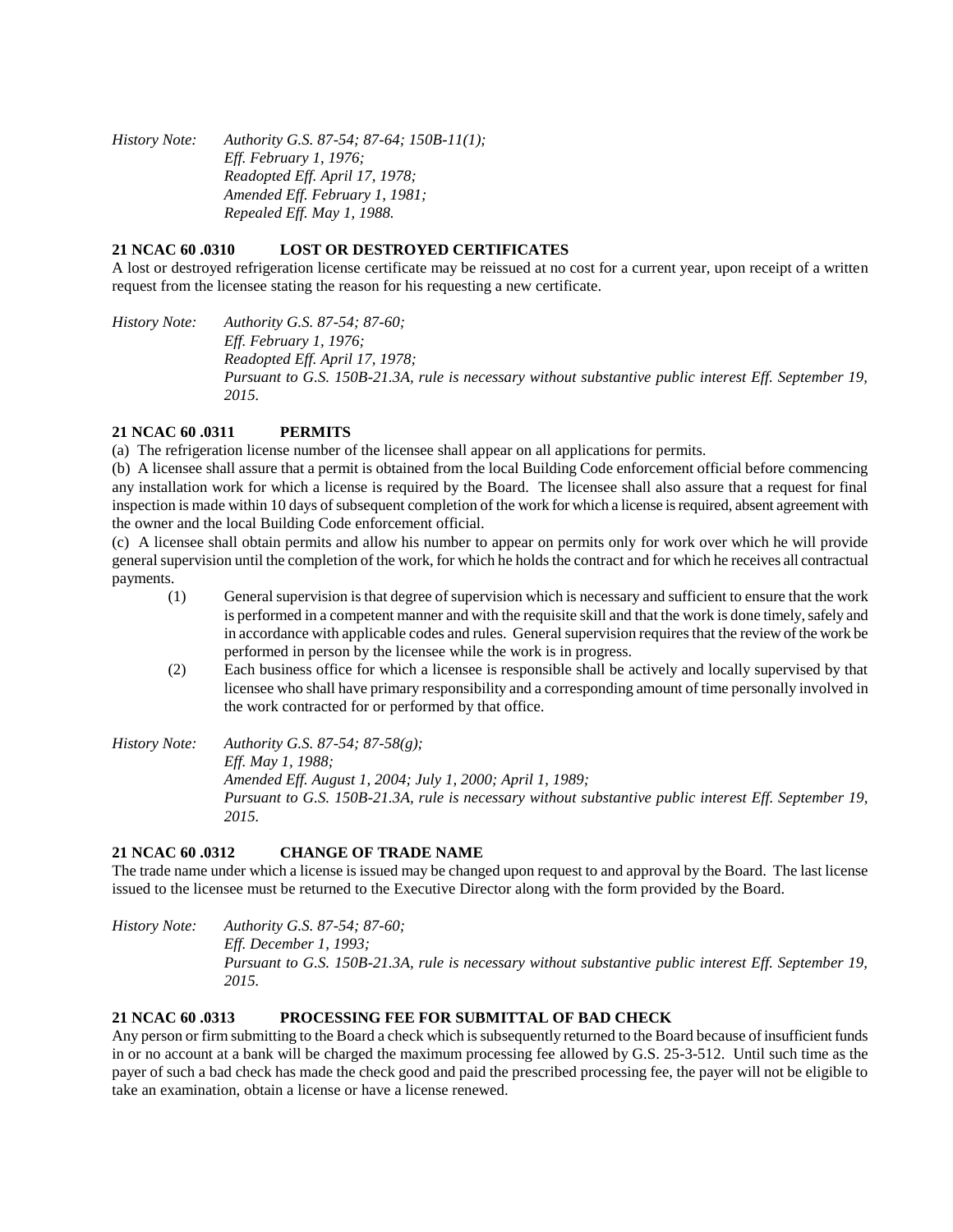*History Note: Authority G.S. 87-54; 87-63; Eff. December 1, 1993; Pursuant to G.S. 150B-21.3A, rule is necessary without substantive public interest Eff. September 19, 2015.*

## **21 NCAC 60 .0314 USE OF LICENSE**

(a) The licensed contractor shall not permit the use of his license by any other person.

(b) All refrigeration contracting business, including all business advertising and the submission of all documents and papers by a licensee of the Board shall be conducted in the exact name in which the refrigeration contracting license is issued. (c) Should a licensee terminate his relationship from a company in which his license is issued, work begun prior to such termination may be completed under such conditions as the Board shall direct subject to the following conditions deemed

- applicable by the Board under the unique facts and circumstances of each instance:
	- (1) the percentage of the project completed;
	- (2) the time that may elapse before another licensee can be employed for the project;
	- (3) the size and complexity of the project;
	- (4) the experience and qualifications of remaining personnel;
	- (5) any prior disciplinary record the company involved licensees has with the Board;
	- (6) the financial accountability of the firm;
	- (7) whether or not the remaining firm has any other occupational licenses.

However, no work for which a license is required under G.S. 87-58 may be bid for, contracted for or initiated prior to said company obtaining a license.

*History Note: Authority G.S. 87-54; 87-57; Eff. December 1, 1993; Amended Eff. April 1, 1997; August 1, 1995; Pursuant to G.S. 150B-21.3A, rule is necessary without substantive public interest Eff. September 19, 2015.*

### **21 NCAC 60 .0316 CHANGE OF ADDRESS**

All licensees shall notify the Board in writing within 30 days of any change of address or business location.

*History Note: Authority G.S. 87-58;*

*Eff. July 1, 2000; Pursuant to G.S. 150B-21.3A, rule is necessary without substantive public interest Eff. September 19, 2015.*

#### **SECTION .0400 - BOARD PERSONNEL**

### **21 NCAC 60 .0401 SUPERVISION OF STAFF 21 NCAC 60 .0402 QUALIFICATIONS FOR EMPLOYMENT**

*History Note: Authority G.S. 87-54; 150B-11(1); Eff. February 1, 1976; Readopted April 17, 1978; Amended Eff. February 1, 1981; Repealed Eff. May 1, 1988.*

## **21 NCAC 60 .0403 SALARY REVIEW COMMITTEE 21 NO 21 AND FRINGE BENEFITS**

*History Note: Authority G.S. 87-54; 150B-11(1); Eff. February 1, 1981; Amended Eff. October 1, 1984; Repealed Eff. May 1, 1988.*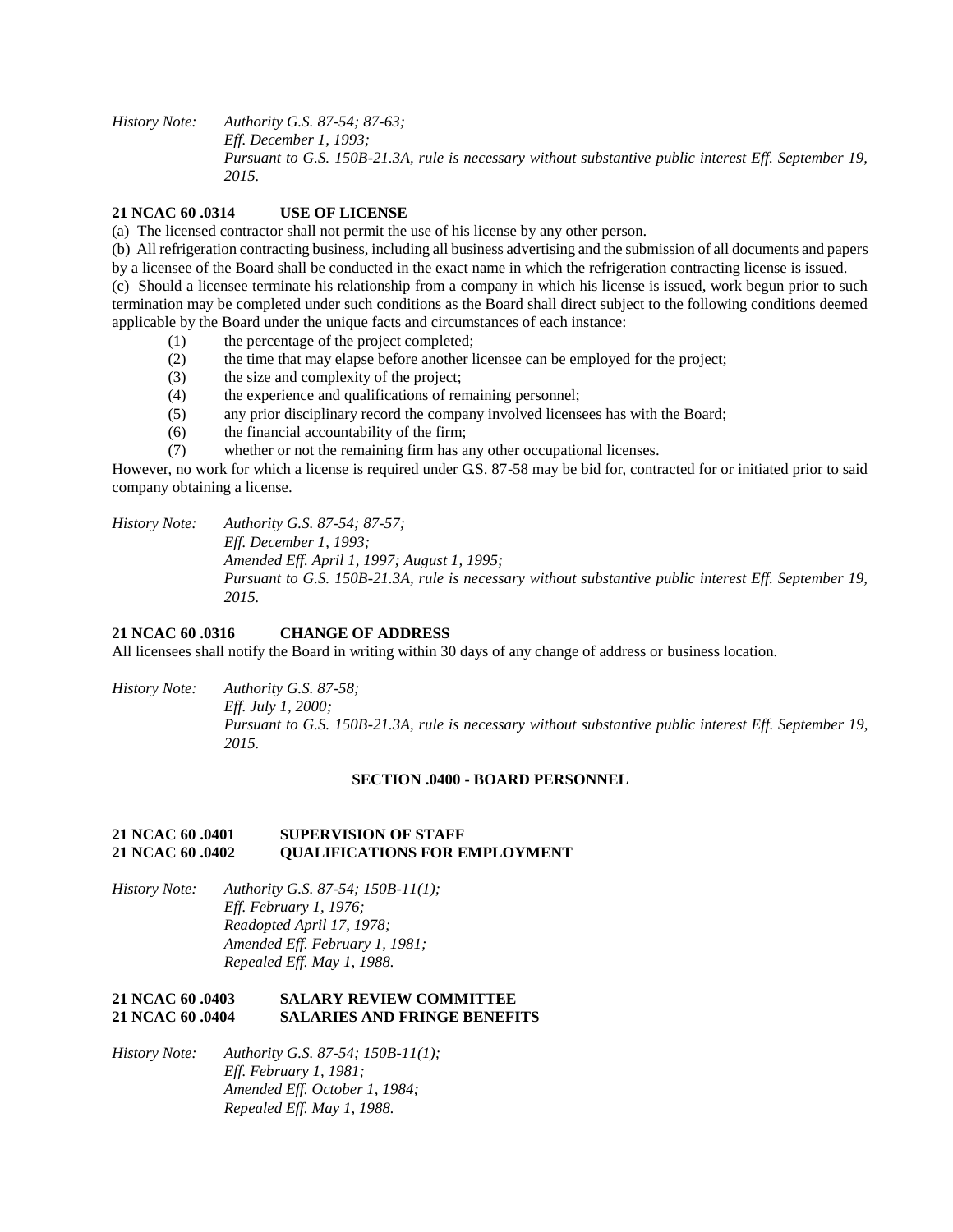### **SECTION .0500 - PETITIONS FOR RULES**

### **21 NCAC 60 .0501 PETITION FOR RULEMAKING HEARINGS 21 NCAC 60 .0502 CONTENTS OF PETITION 21 NCAC 60 .0503 DISPOSITION OF PETITIONS**

*History Note: Authority G.S. 87-54; 150A-16; Eff. February 1, 1976; Readopted Eff. April 17, 1978; Repealed Eff. February 1, 1981.*

### **SECTION .0600 - NOTICE OF RULEMAKING HEARINGS**

## **21 NCAC 60 .0601 TIMING OF NOTICE 21 NCAC 60 .0602 NOTICE MAILING LIST 21 NCAC 60 .0603 ADDITIONAL INFORMATION**

*History Note: Authority G.S. 87-54; 150A-12(a)(2); 150A-12(b); 150A-12; Eff. February 1, 1976; Readopted Eff. April 17, 1978; Repealed Eff. February 1, 1981.*

#### **SECTION .0700 - RULEMAKING HEARINGS**

| 21 NCAC 60 .0701 | <b>REQUEST TO PARTICIPATE</b>                        |
|------------------|------------------------------------------------------|
| 21 NCAC 60 .0702 | <b>CONTENTS OF REQUEST: GENERAL TIME LIMITATIONS</b> |
| 21 NCAC 60 .0703 | RECEIPT OF REQUEST: SPECIFICATION LIMITS             |
| 21 NCAC 60 .0704 | <b>WRITTEN SUBMISSIONS</b>                           |
| 21 NCAC 60 .0705 | PRESIDING OFFICER: POWERS AND DUTIES                 |
| 21 NCAC 60 .0706 | <b>STATEMENT OF REASONS FOR DECISION</b>             |
| 21 NCAC 60 .0707 | <b>RECORD OF PROCEEDINGS</b>                         |
| 21 NCAC 60 .0708 | <b>EMERGENCY RULES</b>                               |

*History Note: Authority G.S. 87-54; 150A-11; 150A-12(a),(e); 150A-13; Eff. February 1, 1976; Readopted Eff. April 17, 1978; Repealed Eff. February 1, 1981.*

#### **SECTION .0800 - DECLARATORY RULINGS**

## **21 NCAC 60 .0801 SUBJECTS OF DECLARATORY RULINGS 21 NCAC 60 .0802 SUBMISSION OF REQUEST FOR RULING 21 NCAC 60 .0803 DISPOSITION OF REQUESTS 21 NCAC 60 .0804 RECORD OF DECISION 21 NCAC 60 .0805 DEFINITION**

*History Note: Authority G.S. 87-54; 150A-11; 150A-17; Eff. February 1, 1976; Readopted Eff. April 17, 1978; Repealed Eff. February 1, 1981.*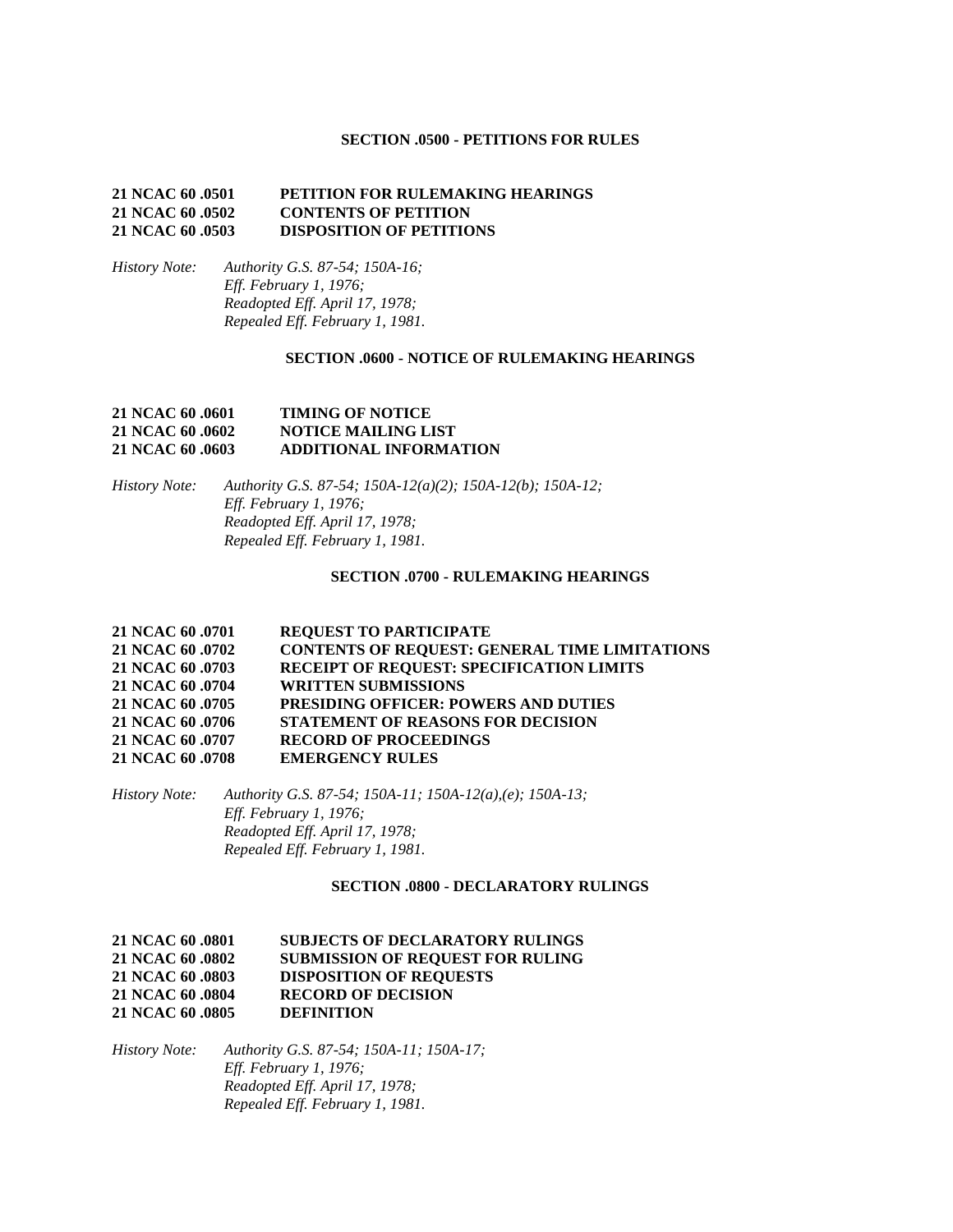#### **SECTION .0900 - ADMINISTRATIVE HEARING PROCEDURES**

| 21 NCAC 60 .0901 | <b>RIGHT TO HEARING</b>                      |
|------------------|----------------------------------------------|
| 21 NCAC 60 .0902 | <b>REQUEST FOR HEARING</b>                   |
| 21 NCAC 60 .0903 | <b>GRANTING OR DELAYING HEARING REQUESTS</b> |
| 21 NCAC 60 .0904 | <b>NOTICE OF HEARING</b>                     |
| 21 NCAC 60 .0905 | WHO SHALL HEAR CONSENT CASES                 |
| 21 NCAC 60 .0906 | PETITION FOR INTERVENTION                    |
| 21 NCAC 60 .0907 | <b>TYPES OF INTERVENTION</b>                 |
| 21 NCAC 60 .0908 | <b>DISQUALIFICATION OF HEARING OFFICERS</b>  |

*History Note: Authority G.S. 87-54; 150A-2(2); 150A-23(a) through 150A-23(d); 150A-32; 1A-1, Rule 24; Eff. February 1, 1976; Readopted Eff. April 17, 1978; Repealed Eff. February 1, 1981.*

#### **SECTION .1000 - ADMINISTRATIVE HEARINGS: DECISIONS: RELATED RIGHTS AND PROCEDURES**

| 21 NCAC 60 .1001 | <b>FAILURE TO APPEAR</b>                         |
|------------------|--------------------------------------------------|
| 21 NCAC 60 .1002 | <b>SIMPLIFICATION OF ISSUES</b>                  |
| 21 NCAC 60 .1003 | <b>SUBPOENAS</b>                                 |
| 21 NCAC 60 .1004 | <b>FINAL DECISION OF ADMINISTRATIVE HEARINGS</b> |
| 21 NCAC 60 .1005 | <b>PROPOSALS FOR DECISIONS</b>                   |

*History Note: Authority G.S. 87-54; 150A-25(a); 150A-27; 150A-31; 150A-33; 150A-34(a); 150A-43; Eff. February 1, 1976; Readopted Eff. April 17, 1978; Repealed Eff. February 1, 1981.*

### **SECTION .1100 - DISCIPLINARY ACTION**

#### **21 NCAC 60 .1101 GENERAL**

*History Note: Authority G.S. 87-59; 87-63; 150B-11(1); Eff. February 1, 1981; Repealed Eff. April 1, 1989.*

#### **21 NCAC 60 .1102 PREFERRING CHARGES**

(a) Any person who believes that any refrigeration contractor is in violation of the provisions of G.S. 87-59 may prefer charges against such contractor by setting forth the charges in writing with particularity including, but not limited to, the date and place of the alleged violation. Such charges shall be signed and sworn to by the party preferring such charges and filed with the Executive Director of the State Board of Refrigeration Examiners at the office of the Board, Suite 208, 893 Highway 70 West, Garner, North Carolina 27529.

(b) A licensee who prefers charges against a refrigeration contractor shall cooperate with the Board in its investigation of the complaint including the execution of an affidavit covering their knowledge of the facts and circumstances concerning the complaint, if required, and participate in any legal action authorized by the Board if requested by the Board or its representative.

(c) A licensee shall fully cooperate with the Board in connection with any inquiry it shall make. Full cooperation includes responding in a timely manner to all inquiries of the Board or representative of the Board and claiming Board correspondence from the U.S. Postal Service.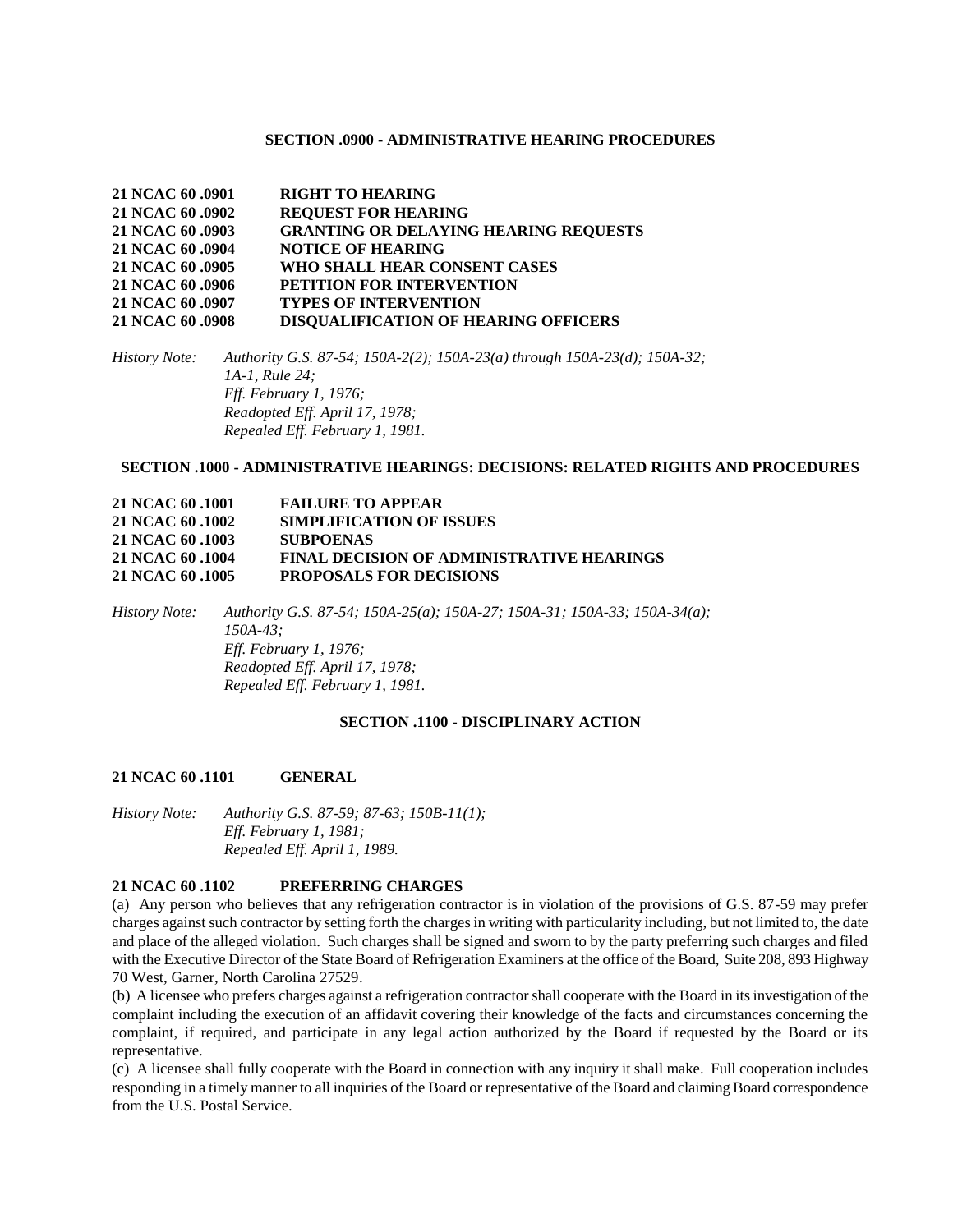*History Note: Authority G.S. 87-59; Eff. February 1, 1981; Amended Eff. August 1, 2004; July 1, 2000; August 1, 1995; December 1, 1993; April 1, 1989; December 1, 1987; Pursuant to G.S. 150B-21.3A, rule is necessary without substantive public interest Eff. September 19, 2015.*

# **21 NCAC 60 .1103 PRELIMINARY DETERMINATION**

(a) A charge, filed under Rule .1102 of this Section, shall be referred initially to a review committee.

- (b) The review committee shall be made up of the following individuals:
	- (1) one officer, other than the Chairman, of the State Board of Refrigeration Examiners,
	- (2) the legal counsel of the Board,
	- (3) the Executive Director of the State Board of Refrigeration Examiners.

(c) The review committee shall have the authority to determine prior to a full Board hearing whether or not charges filed against a refrigeration contractor are unfounded, frivolous or trivial. The determination of the review committee shall be final in this respect.

(d) Once a charge is referred to the review committee a written notice of said charge shall be forwarded to the licensee against whom the charge is made. Notice of the charge and of the alleged facts and circumstances surrounding the charge shall be given personally or by registered or certified mail, return receipt requested. A response to said charges shall be requested of the licensee so charged and shall be made within twenty days from the date shown on the return mail certificate or date of personal notice.

(e) If the licensee denies the charges brought against him, then in the sole discretion of the review committee, additional investigative personnel may be retained by the Board for the purpose of obtaining evidence relating to such charges. The reasonable expenses of any such additional personnel shall be borne by the Board.

(f) After all preliminary evidence has been received by the review committee it shall make a preliminary determination of the charges filed against the refrigeration contractor. From the evidence it may recommend to the Board that:

- (1) the charges be dismissed as unfounded, frivolous, trivial; or
- (2) when the charge is admitted by the licensee or the evidence warrants, the Board be presented with the charge for its decision. If the charge is of such gravity as to make the imposition of punitive sanctions likely, the Board may administer one or more of the following penalties if the licensee is found to have violated the provisions of Article 5 of Chapter 87 of the General Statutes;
	- (A) Reprimand;
	- (B) Suspension from practice for a period not to exceed 12 months;
	- (C) Probationary revocation of license upon conditions set by the Board as the case shall warrant with revocation upon failure to comply with the conditions; or
	- (D) Revocation of license; or
	- (E) An acceptance of an offer in compromise of the charge, as provided by G.S. 87-59(d).
- (3) if the charge is denied and evidence warrants, or if the charge, while admitted, is of such gravity as to make the imposition of punitive sanctions likely, the charge be presented to the Board for its decision on the merits of the charge in accordance with G.S. 150B. In connection with any such reprimand and subsequent order the Board may also provide that in the event the licensee is determined to have violated in the future any of the provisions of G.S. 87, Article 5, the Board may suspend or revoke his license as prescribed by law.

# **21 NCAC 60 .1104 JUDICIAL REVIEW**

*History Note: Authority G.S. 87-59; 87-63; 150B-11(1);150B-43; Eff. February 1, 1981;*

*History Note: Authority G.S. 87-57; 87-59; 150B-38; Eff. February 1, 1981; Amended Eff. November 1, 1995; December 1, 1993; April 1, 1989; May 1, 1988; Pursuant to G.S. 150B-21.3A, rule is necessary without substantive public interest Eff. September 19, 2015.*